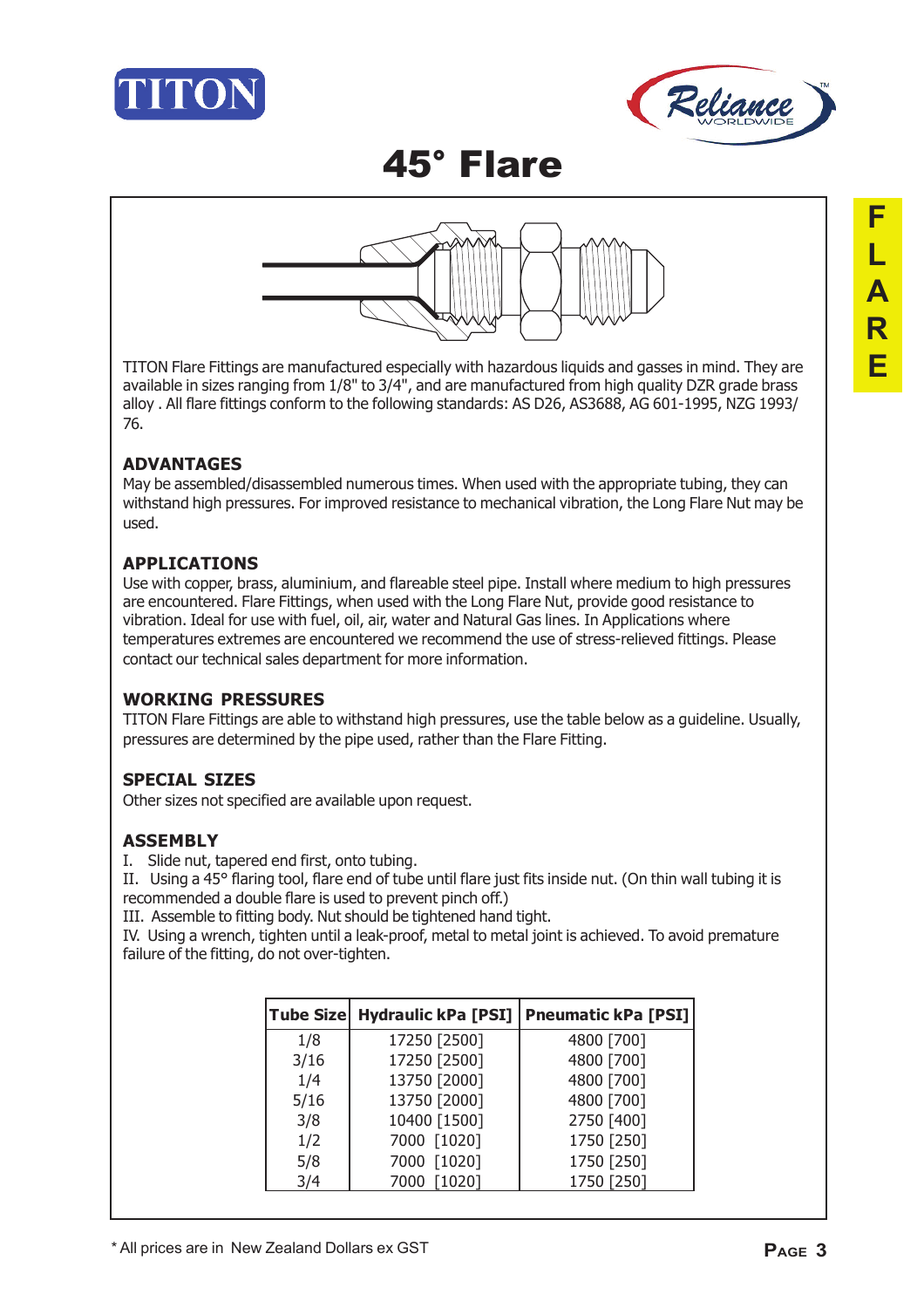



| <b>39P</b> |                       | <b>Flare Plug</b>              |             |                              |
|------------|-----------------------|--------------------------------|-------------|------------------------------|
|            | Part<br><b>Number</b> | <b>Standard</b><br><b>Pack</b> | <b>Tube</b> | <b>Pipe</b><br><b>Thread</b> |
|            | 39P04                 | 5                              | 1/4         | ä,                           |
|            | 39P05                 | 5                              | 5/16        |                              |
|            | 39P06                 | 5                              | 3/8         |                              |
|            | 39P08                 | 5                              | 1/2         |                              |
|            | 39P10                 | 5                              | 5/8         |                              |
| <b>40C</b> |                       | <b>Flare Cap</b>               |             |                              |
|            | Part<br><b>Number</b> | <b>Standard</b><br><b>Pack</b> | <b>Tube</b> | <b>Pipe</b><br><b>Thread</b> |
|            | 40C04                 | 5                              | 1/4         | $\blacksquare$               |
|            | 40C05                 | 5                              | 5/16        |                              |
|            | 40C06                 | 5                              | 3/8         |                              |
|            |                       |                                |             |                              |
|            | 40C08                 | 5                              | 1/2         |                              |
| <b>41S</b> |                       | <b>Short Flare Nut</b>         |             |                              |
|            | Part<br><b>Number</b> | <b>Standard</b><br><b>Pack</b> | <b>Tube</b> | <b>Pipe</b><br><b>Thread</b> |
|            | 41S02                 | 50                             | 1/8         | $\overline{a}$               |
|            | 41S03                 | 50                             | 3/16        |                              |
|            | 41S04                 | 50                             | 1/4         |                              |
|            | 41S05                 | 50                             | 5/16        |                              |
|            | 41S06                 | 25                             | 3/8         |                              |
|            | 41S08                 | 20                             | 1/2         |                              |
|            | 41S10                 | 10                             | 5/8         |                              |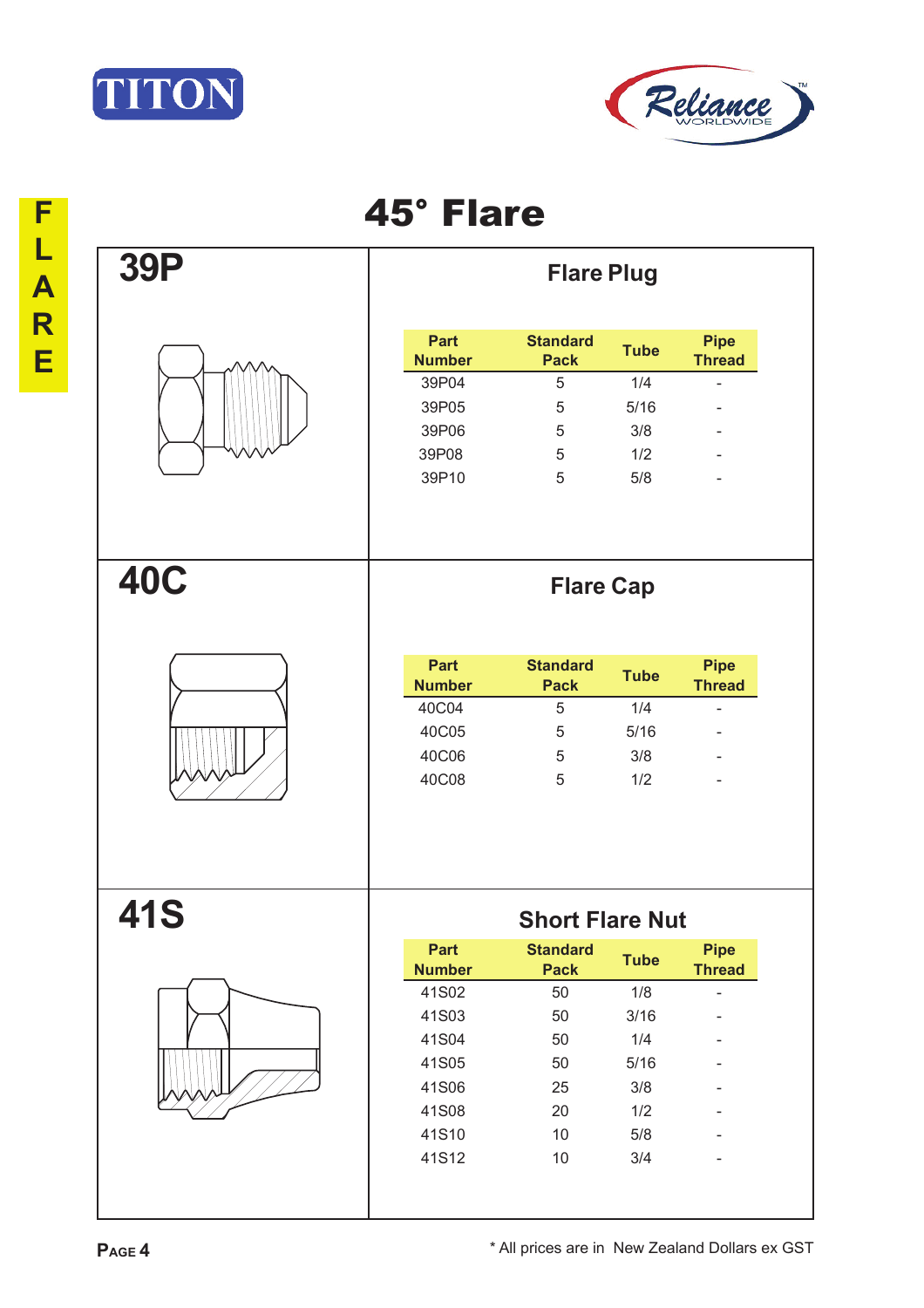



| <b>Long Flare Nut</b>        |             |                                          |                              |  |
|------------------------------|-------------|------------------------------------------|------------------------------|--|
|                              |             | Offers Improved Resistance To Vibration. |                              |  |
| <b>Pipe</b><br><b>Thread</b> | <b>Tube</b> | <b>Standard</b><br><b>Pack</b>           | <b>Part</b><br><b>Number</b> |  |
|                              | 1/8         | 25                                       | 4102                         |  |
|                              | 3/16        | 25                                       | 4103                         |  |
|                              | 1/4         | 25                                       | 4104                         |  |
|                              | 5/16        | 25                                       | 4105                         |  |
|                              | 3/8         | 25                                       | 4106                         |  |
|                              | 1/2         | 20                                       | 4108                         |  |
|                              | 5/8         | 10                                       | 4110                         |  |
|                              | 3/4         | 10                                       | 4112                         |  |
|                              |             |                                          |                              |  |

## **Double Flare Union 42**

For Reducing Unions See No 58.

| <b>Part</b><br><b>Number</b> | <b>Standard</b><br><b>Pack</b> | <b>Tube</b> | <b>Pipe</b><br><b>Thread</b> |
|------------------------------|--------------------------------|-------------|------------------------------|
| 4202                         | 20                             | 1/8         |                              |
| 4203                         | 20                             | 3/16        |                              |
| 4204                         | 25                             | 1/4         |                              |
| 4205                         | 25                             | 5/16        |                              |
| 4206                         | 25                             | 3/8         |                              |
| 4208                         | 10                             | 1/2         |                              |
| 4210                         | 10                             | 5/8         |                              |
| 4212                         | 10                             | 3/4         |                              |

### **Flare Tee 44** For Reducing Unions See No 58. **Part Number Standard Pack Tube Pipe Thread** 4402 10 1/8 - 4403 10 3/16 - 4404 10 1/4 - 4405 10 5/16 - 4406 10 3/8 - 4408 10 1/2 - 4410 10 5/8 - 4412 10 3/4 -



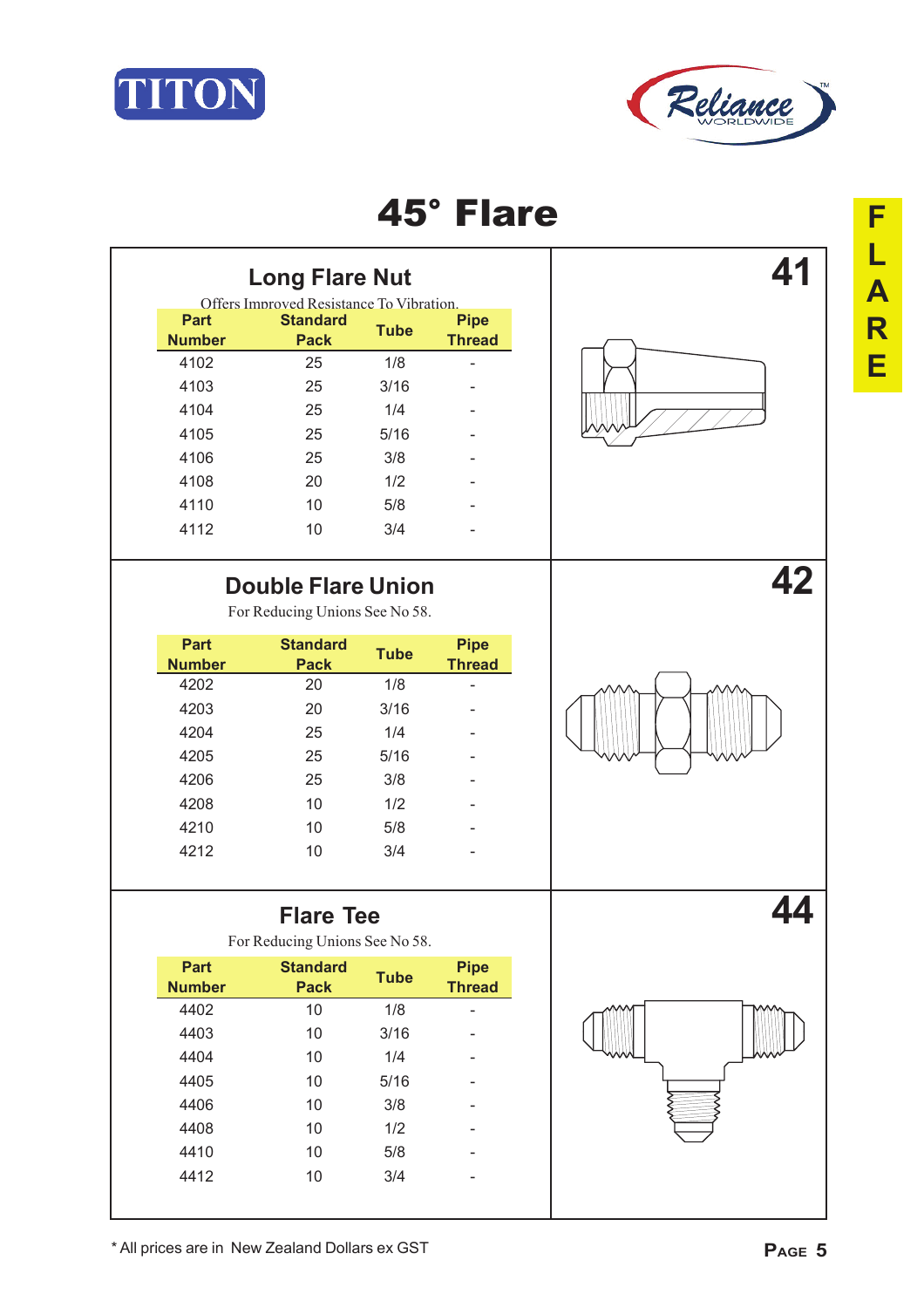





**45 Flare Male Branch Tee**

| Part<br><b>Number</b> | <b>Standard</b><br><b>Pack</b> | <b>Tube</b> | <b>Pipe</b><br><b>Thread</b> |
|-----------------------|--------------------------------|-------------|------------------------------|
| 450202                | 10                             | 1/8         | $1/8$ BSPT                   |
| 450302                | 10                             | 3/16        | 1/8 BSPT                     |
| 450402                | 10                             | 1/4         | 1/8 BSPT                     |
| 450404                | 10                             | 1/4         | 1/4 BSPT                     |
| 450502                | 10                             | 5/16        | 1/8 BSPT                     |
| 450604                | 10                             | 3/8         | 1/4 BSPT                     |
| 450806                | 10                             | 1/2         | 3/8 BSPT                     |
|                       |                                |             |                              |

## **46 Flare Female Connector**

| <b>Part</b><br><b>Number</b> | <b>Standard</b><br><b>Pack</b> | <b>Tube</b> | <b>Pipe</b><br><b>Thread</b> |
|------------------------------|--------------------------------|-------------|------------------------------|
| 460202                       | 10                             | 1/8         | $1/8$ BSPP                   |
| 460302                       | 10                             | 3/16        | $1/8$ BSPP                   |
| 460402                       | 10                             | 1/4         | $1/8$ BSPP                   |
| 460404                       | 10                             | 1/4         | 1/4 BSPP                     |
| 460406                       | 10                             | 1/4         | 3/8 BSPP                     |
| 460502                       | 10                             | 5/16        | $1/8$ BSPP                   |
| 460504                       | 10                             | 5/16        | 1/4 BSPP                     |
| 460602                       | 10                             | 3/8         | $1/8$ BSPP                   |
| 460604                       | 10                             | 3/8         | $1/4$ BSPP                   |
| 460606                       | 10                             | 3/8         | 3/8 BSPP                     |
| 460608                       | 10                             | 3/8         | $1/2$ BSPP                   |
| 460804                       | 10                             | 1/2         | 1/4 BSPP                     |
| 460806                       | 10                             | 1/2         | 3/8 BSPP                     |
| 460808                       | 10                             | 1/2         | $1/2$ BSPP                   |
| 461208                       | 10                             | 3/4         | $1/2$ BSPP                   |
| 461212                       | 1                              | 3/4         | 3/4 BSPP                     |
|                              |                                |             |                              |

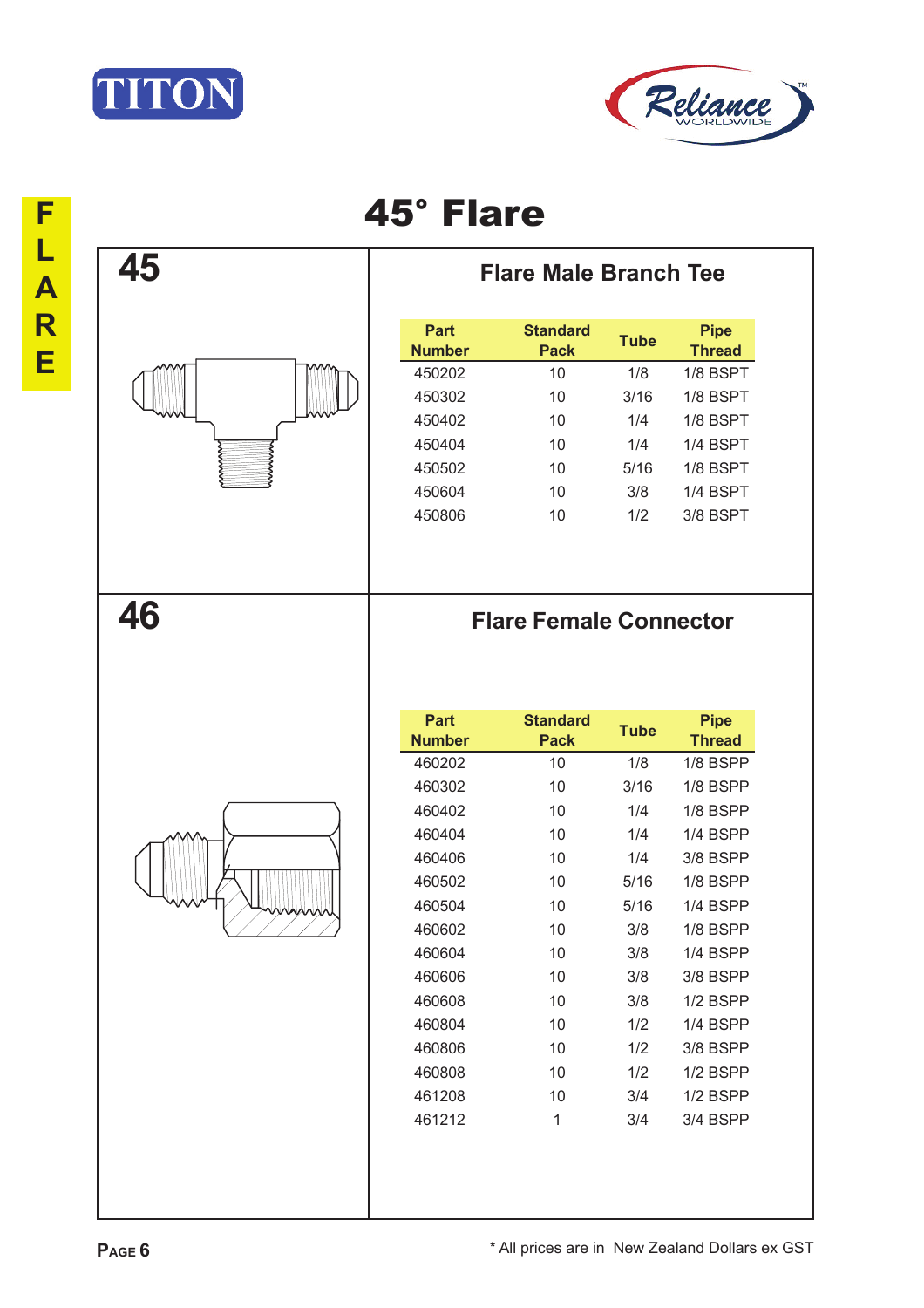



|               | <b>Flare Male Connector</b> |             |               |
|---------------|-----------------------------|-------------|---------------|
| <b>Part</b>   | <b>Standard</b>             | <b>Tube</b> | <b>Pipe</b>   |
| <b>Number</b> | <b>Pack</b>                 |             | <b>Thread</b> |
| 480202        | 20                          | 1/8         | 1/8 BSPT      |
| 480302        | 20                          | 3/16        | 1/8 BSPT      |
| 480304        | $\overline{\phantom{a}}$    | 3/16        | 1/4 BSPT      |
| 480402        | 20                          | 1/4         | 1/8 BSPT      |
| 480404        | 20                          | 1/4         | 1/4 BSPT      |
| 480406        | 20                          | 1/4         | 3/8 BSPT      |
| 480408        | 20                          | 1/4         | 1/2 BSPT      |
| 480502        | 20                          | 5/16        | 1/8 BSPT      |
| 480504        | 20                          | 5/16        | 1/4 BSPT      |
| 480506        | 20                          | 5/16        | 3/8 BSPT      |
| 480508        | $\overline{\phantom{a}}$    | 5/16        | 1/2 BSPT      |
| 480602        | 20                          | 3/8         | 1/8 BSPT      |
| 480604        | 20                          | 3/8         | 1/4 BSPT      |
| 480606        | 20                          | 3/8         | 3/8 BSPT      |
| 480608        | 20                          | 3/8         | 1/2 BSPT      |
| 480612        | 10                          | 3/8         | 3/4 BSPT      |
| 480804        | 20                          | 1/2         | 1/4 BSPT      |
| 480806        | 10                          | 1/2         | 3/8 BSPT      |
| 480808        | 10                          | 1/2         | $1/2$ BSPT    |
| 480812        | ۰                           | 1/2         | 3/4 BSPT      |
| 481006        | 5                           | 5/8         | 3/8 BSPT      |
| 481008        | 5                           | 5/8         | 1/2 BSPT      |
| 481012        | 5                           | 5/8         | 3/4 BSPT      |
| 481208        | 5                           | 3/4         | 1/2 BSPT      |
| 481212        | 5                           | 3/4         | 3/4 BSPT      |
|               |                             |             |               |



### Flare Male Elbow **49**

| Part<br><b>Number</b> | <b>Standard</b><br><b>Pack</b> | <b>Tube</b> | <b>Pipe</b><br><b>Thread</b> |
|-----------------------|--------------------------------|-------------|------------------------------|
| 490202                | 20                             | 1/8         | 1/8 BSPT                     |
| 490302                | 20                             | 3/16        | $1/8$ BSPT                   |
| 490402                | 25                             | 1/4         | 1/8 BSPT                     |
| 490404                | 25                             | 1/4         | 1/4 BSPT                     |
| 490406                | 25                             | 1/4         | 3/8 BSPT                     |
| 490502                | 25                             | 5/16        | 1/8 BSPT                     |
| 490504                | 25                             | 5/16        | 1/4 BSPT                     |
| 490506                | 25                             | 5/16        | 3/8 BSPT                     |
|                       |                                |             |                              |



Continued on next page...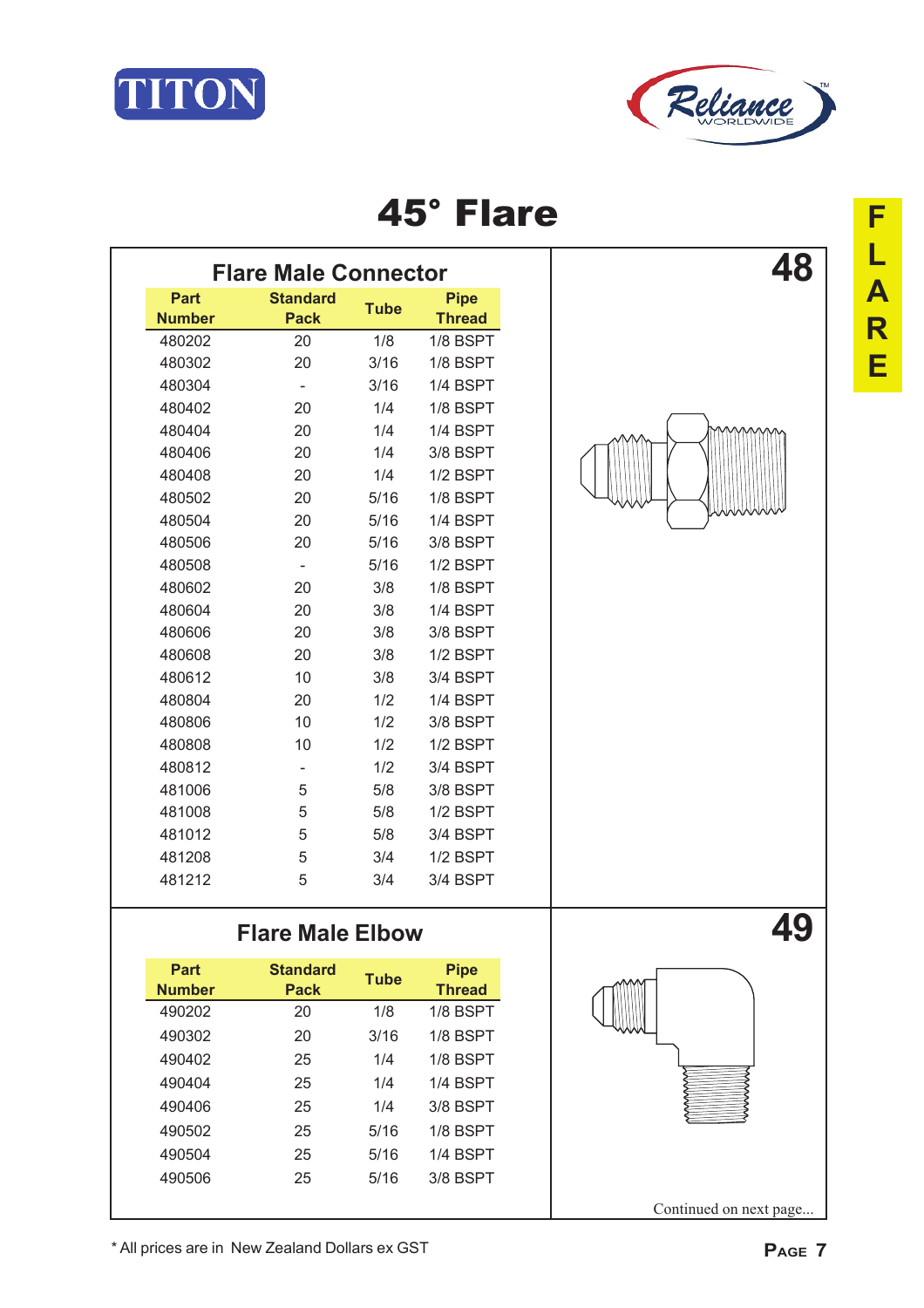



|                                    | 45° Flare                    |                                |             |                              |
|------------------------------------|------------------------------|--------------------------------|-------------|------------------------------|
| Continued from previous page<br>49 |                              | <b>Flare Male Elbow</b>        |             |                              |
|                                    | <b>Part</b><br><b>Number</b> | <b>Standard</b><br><b>Pack</b> | <b>Tube</b> | <b>Pipe</b><br><b>Thread</b> |
|                                    | 490602                       | 20                             | 3/8         | 1/8 BSPT                     |
|                                    | 490604                       | 20                             | 3/8         | 1/4 BSPT                     |
|                                    | 490606                       | 10                             | 3/8         | 3/8 BSPT                     |
|                                    | 490608                       | 10                             | 3/8         | 1/2 BSPT                     |
|                                    | 490804                       | 10                             | 1/2         | 1/4 BSPT                     |
|                                    | 490806                       | 10                             | 1/2         | 3/8 BSPT                     |
|                                    | 490808                       | 10                             | 1/2         | 1/2 BSPT                     |
|                                    | 491008                       | 5                              | 5/8         | 1/2 BSPT                     |
|                                    | 491208                       | 5                              | 5/8         | 1/2 BSPT                     |
|                                    |                              |                                |             |                              |
| 50                                 |                              | <b>Flare Female Elbow</b>      |             |                              |
|                                    |                              |                                |             |                              |
|                                    | <b>Part</b><br><b>Number</b> | <b>Standard</b><br><b>Pack</b> | <b>Tube</b> | <b>Pipe</b><br><b>Thread</b> |
|                                    | 500402                       | 1                              | 1/4         | 1/8 BSPP                     |
|                                    | 500502                       | 1                              | 5/16        | 1/8 BSPP                     |
|                                    | 500604                       | 1                              | 3/8         | 1/4 BSPP                     |
|                                    | 500806                       | 1                              | 1/2         | 3/8 BSPP                     |
|                                    |                              |                                |             |                              |
|                                    |                              |                                |             |                              |
| 51                                 |                              | <b>Flare Male Run Tee</b>      |             |                              |
|                                    |                              |                                |             |                              |
|                                    | <b>Part</b>                  | <b>Standard</b>                | <b>Tube</b> | <b>Pipe</b>                  |
|                                    | <b>Number</b>                | <b>Pack</b>                    |             | <b>Thread</b>                |
|                                    | 510402                       | $\mathbf{1}$                   | 1/4         | 1/8 BSPT                     |
|                                    | 510604                       | 1                              | 5/16        | 1/4 BSPT                     |
|                                    | 510806                       | 1                              | 3/8         | 3/8 BSPT                     |
|                                    |                              |                                |             |                              |
|                                    |                              |                                |             |                              |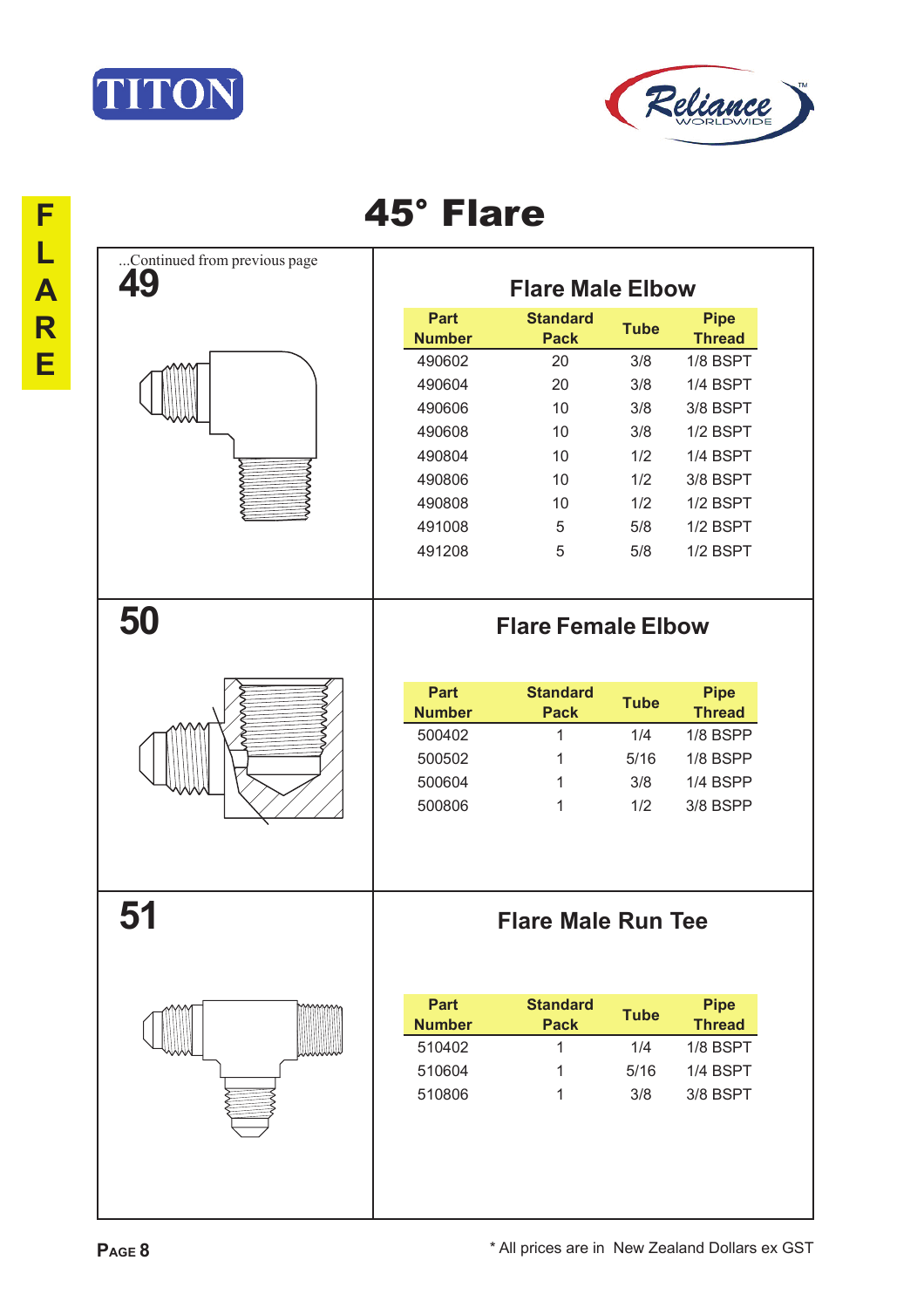



|  |  | ÷ |
|--|--|---|
|  |  | 5 |
|  |  |   |
|  |  |   |

|                       | Flare 90° Elbow                |             |                              |  |
|-----------------------|--------------------------------|-------------|------------------------------|--|
| Part<br><b>Number</b> | <b>Standard</b><br><b>Pack</b> | <b>Tube</b> | <b>Pipe</b><br><b>Thread</b> |  |
| 5502                  | 10                             | 1/8         | ۰                            |  |
| 5503                  | 10                             | 3/16        |                              |  |
| 5504                  | 10                             | 1/4         | -                            |  |
| 5505                  | 10                             | 5/16        |                              |  |
| 5506                  | 10                             | 3/8         |                              |  |
| 5508                  | 10                             | 1/2         |                              |  |
| 5510                  | 10                             | 5/8         | ۰                            |  |
|                       |                                |             |                              |  |

## Reducing Flare Union **58**

For Double Flare Unions See No 42.

| Part<br><b>Number</b> | <b>Standard</b><br>Pack | Tube | Tube  |
|-----------------------|-------------------------|------|-------|
| 580403                | 10                      | 1/4  | 42430 |
| 580504                | 10                      | 5/16 | 38808 |
| 580604                | 10                      | 3/8  | 38808 |
| 580605                | 10                      | 3/8  | 42491 |
| 580806                | 10                      | 1/2  | 38932 |

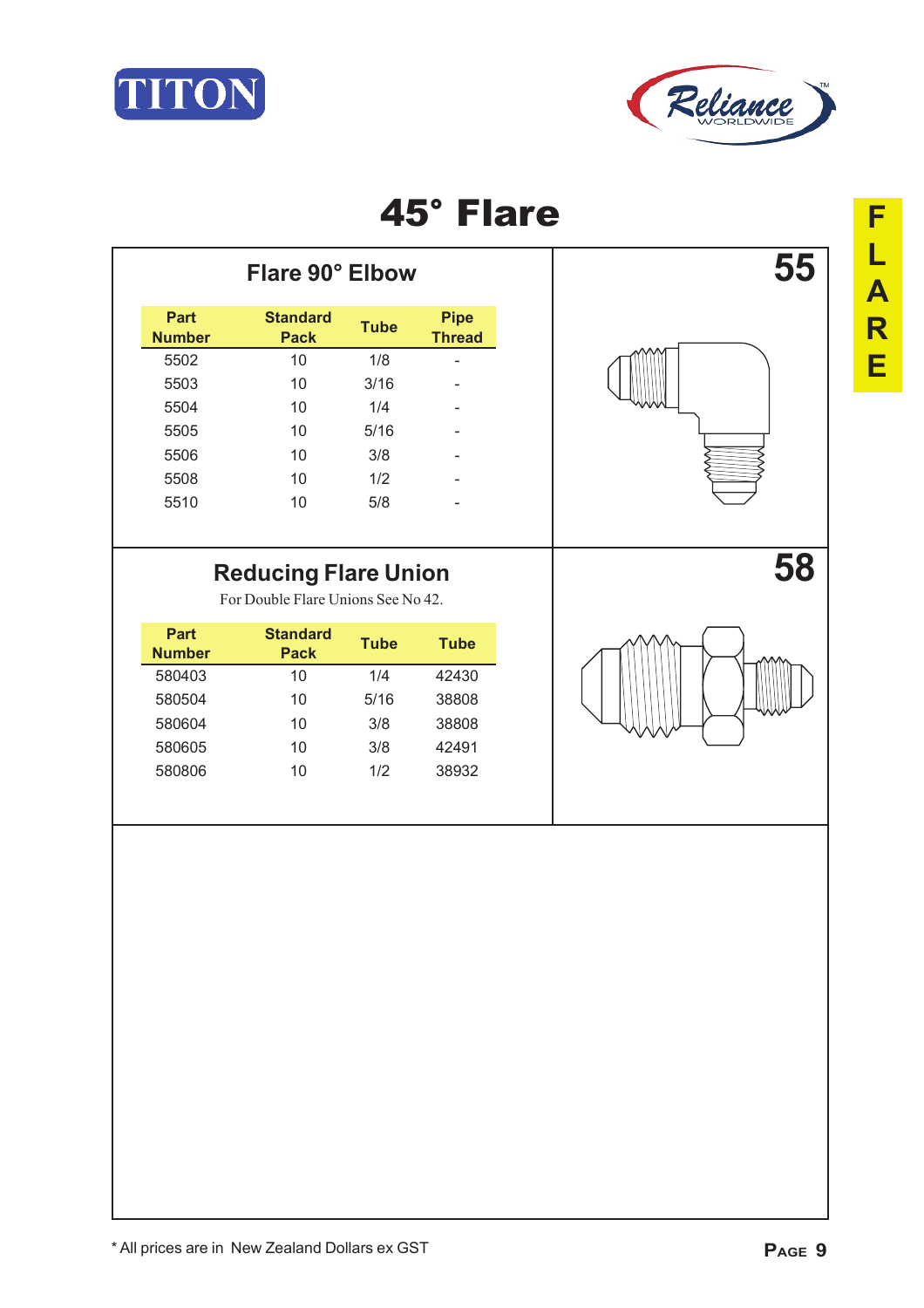



| F                            | <b>45° Gas Flare</b>   |                                                                          |                                                        |                                                                  |                                                                              |  |  |
|------------------------------|------------------------|--------------------------------------------------------------------------|--------------------------------------------------------|------------------------------------------------------------------|------------------------------------------------------------------------------|--|--|
| L<br>$\blacktriangle$        | <b>GFC</b>             | <b>Gas Flare Assembly</b><br>Consists of GFN Nut and GFM Connector       |                                                        |                                                                  |                                                                              |  |  |
| $\overline{\mathsf{R}}$<br>E |                        | <b>Part</b><br><b>Number</b><br>GFC1006<br>GFC1008<br>GFC1508<br>GFC2012 | <b>Standard</b><br><b>Pack</b><br>10<br>10<br>10<br>10 | <b>Tube</b><br>10 mm<br><b>10 mm</b><br>$15 \text{ mm}$<br>20 mm | <b>Pipe</b><br><b>Thread</b><br>3/8 BSPT<br>1/2 BSPT<br>1/2 BSPT<br>3/4 BSPT |  |  |
|                              | <b>GFF</b>             | <b>Gas Flare Female Connector</b>                                        |                                                        |                                                                  |                                                                              |  |  |
|                              |                        | <b>Part</b><br><b>Number</b><br>GFF1508<br>GFF2012                       | <b>Standard</b><br><b>Pack</b><br>10<br>10             | <b>Tube</b><br><b>15 mm</b><br>20 mm                             | <b>Pipe</b><br><b>Thread</b><br>1/2 BSPT<br>3/4 BSPT                         |  |  |
|                              | <b>Stress Relieved</b> |                                                                          |                                                        |                                                                  |                                                                              |  |  |
|                              | <b>GFN</b>             | <b>Gas Flare Nut</b>                                                     |                                                        |                                                                  |                                                                              |  |  |
|                              |                        | <b>Part</b><br><b>Number</b><br>GFN <sub>10</sub><br>GFN15<br>GFN20      | <b>Standard</b><br><b>Pack</b><br>10<br>10<br>10       | <b>Tube</b><br>10 mm<br>$15 \text{ mm}$<br>20 mm                 | <b>Pipe</b><br><b>Thread</b><br>۰                                            |  |  |
|                              | <b>Stress Relieved</b> |                                                                          |                                                        |                                                                  |                                                                              |  |  |
|                              |                        |                                                                          |                                                        |                                                                  |                                                                              |  |  |
|                              |                        |                                                                          |                                                        |                                                                  |                                                                              |  |  |